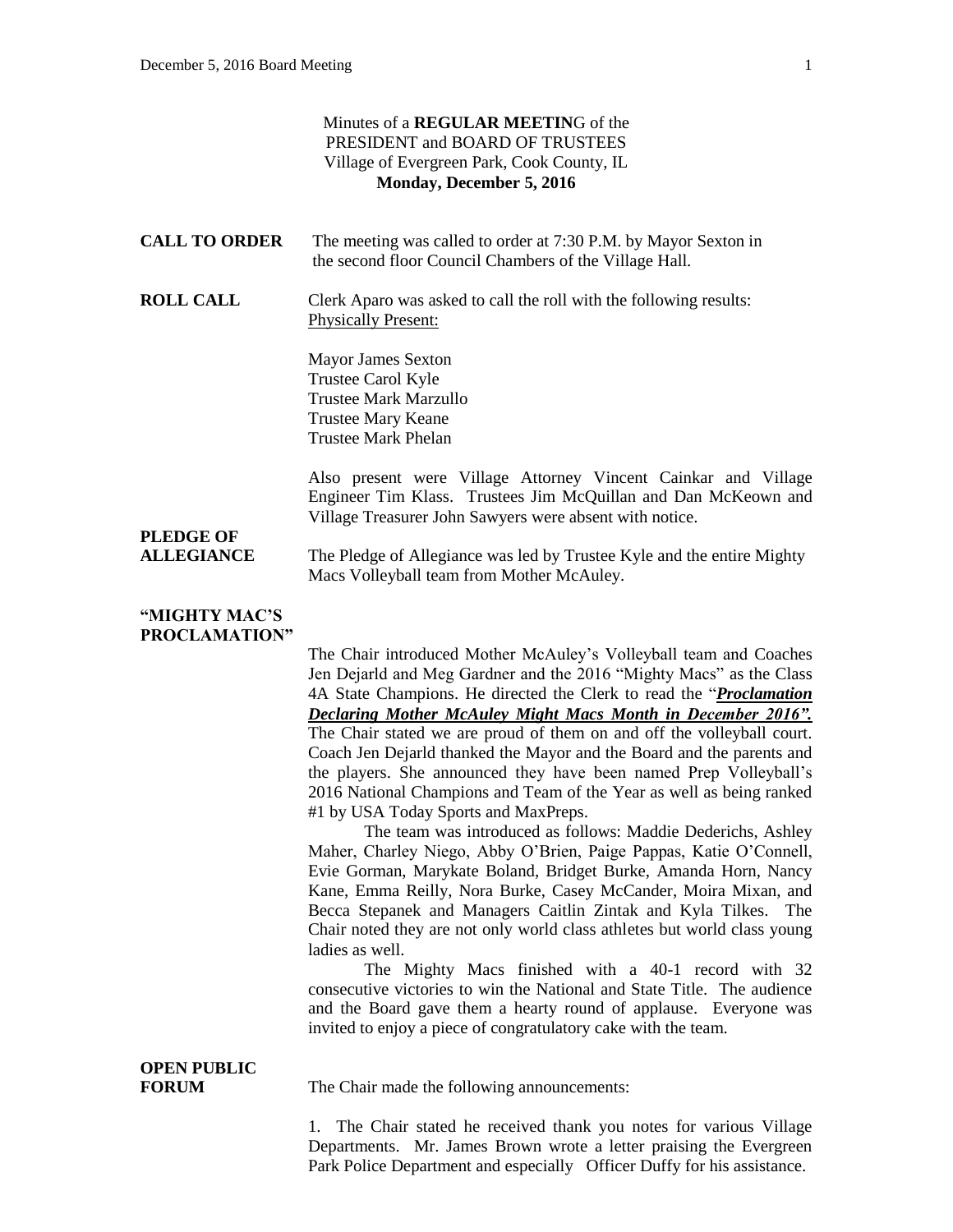2. A letter of appreciation to the Evergreen Park Fire Department from the Kingsley family.

3. A letter of thanks to the Evergreen Park Public Works Department from Mrs. Walzak regarding leaf pick up.

4. Congratulations to Evergreen Park Police Officer David Sass who was recently given the Sheriff Tom Dart Award.

5. Officer Tyrone Knight's efforts were recognized in the recent School District 124 newsletter.

6. Thank you to everyone who participated in the Dickens Christmas event and the Tree Lighting ceremony this past Saturday. Proceeds benefit the Healthier Evergreen and the Evergreen Park Food Pantry.

7. The Walk and Talk Program has begun with the Evergreen Park Police Department and local business merchants.

8. As a tribute to former resident Howard Selkie who passed away last year and to all the men and women who served our country, all flags will be lowered to half-mast in remembrance of Pearl Harbor Day.

9. The Village of Evergreen Park Finance Committee will meet to discuss the 2016-2017 budget on Monday December 12, 2016 at 4:00 p.m. This meeting is open to the public.

10. Santa house visits continue contact the EP Recreation Department at 708- 229-3373 for more information.

11. The Street Department will pick up yard waste until December 15, 2016.

12. Cook County Board of Review is hosting a property tax appeal seminar on Wednesday December 7, p.m. 2016 at the Worth Township Office located at 11601 S. Pulaski. Tax appeals are open for Evergreen Park until December 13, 2016.

13. The Village will be closed on Saturday, December 24, Christmas Eve, and Monday December 26, 2016. Normal hours resume Tuesday, December 27, 2016. The Hall will also be closed on Saturday, December 31, 2016 and Monday, January 2 with normal hours resuming on Tuesday, January 3, 2017.

14. The Village Board meeting will also be on Tuesday, January 3, 2016 at 7:30 p.m. in Council Chambers.

# **OPEN PUBLIC**

**AUDIENCE** Mr. Pat Murphy and his wife Siobhan, 9400 block of S. Clifton Park reported the house next to theirs is vacant and in foreclosure for the past three (3) years. Mr. Murphy is seeking assistance from the Village to rectify this horrendous situation. The Chair stated he is very familiar with this property and the Village has been in court with this property. There is an issue with the foundation and the structure. The Chair will get an update on the court proceedings and call Mr. Murphy tomorrow.

> A woman in the audience, who asked to remain anonymous questioned the status of the fire pit/burning ordinance review. The Chair replied Trustees Marzullo and McQuillan are still comparing the information provided by Clerk Aparo for surrounding towns and their ordinances. He added they will report their findings at a future meeting.

> The same woman also requested the Village Public Works Department use alternate streets to access the Street garage located on 93<sup>rd</sup> and Spaulding. The Chair responded Public Works has been using alternate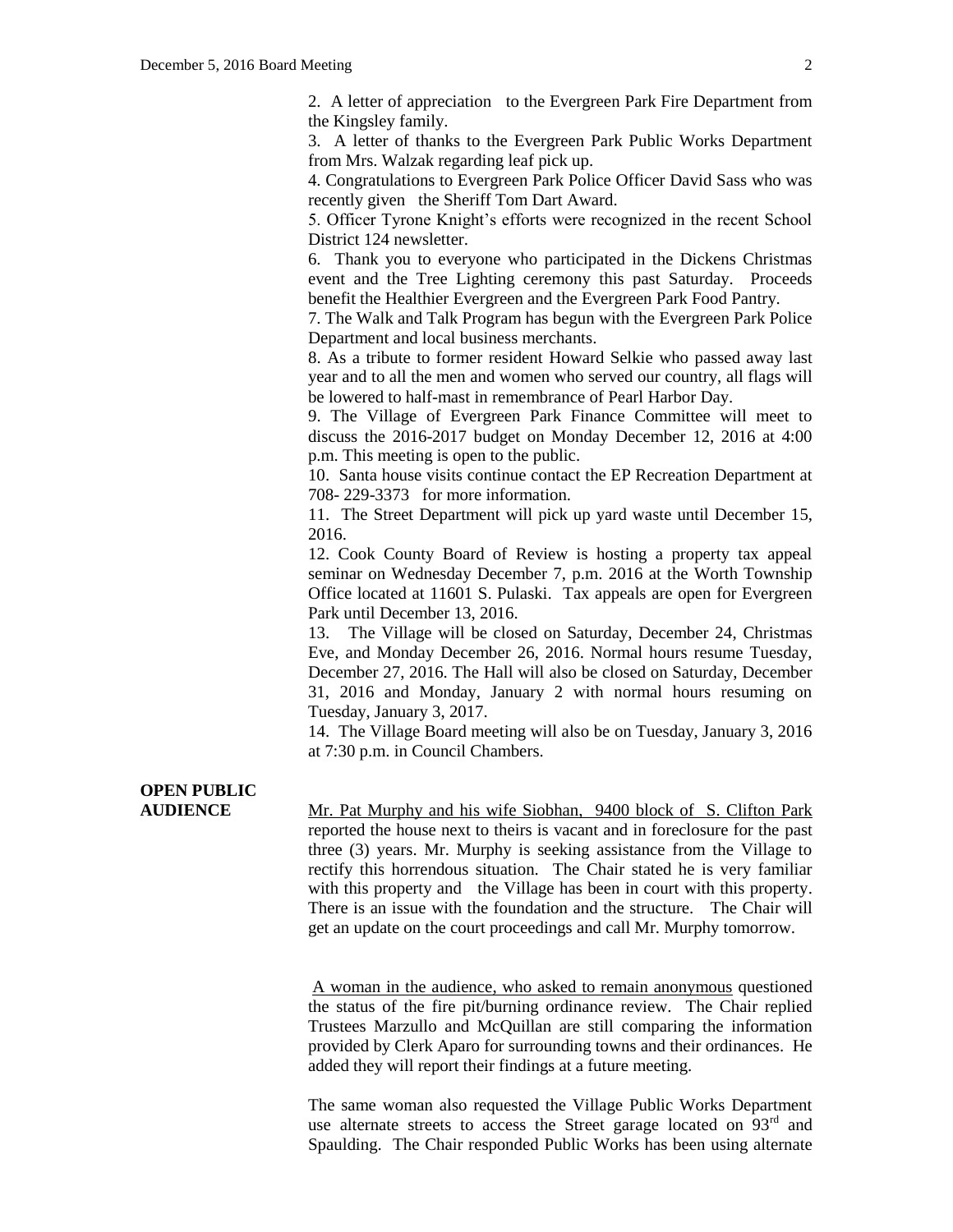streets. She lives on a street where the Village Garage is located and the snow salt is stored.

Ms. Deb Grand, 9200 block of Ridgeway asked if the Village has contacted the Village of Oak Lawn regarding the incidents and recent shooting connected to the patrons of Chuck E. Cheese in Oak Lawn. The Chair responded the Evergreen Park Police Department is working with the Oak Lawn Police Department and we have to wait until the investigation is completed to determine if Chuck E. Cheese patrons were involved. He will share information as it becomes available.

Ms. Paula O'Connor, 8900 block of Utica Avenue, stated she owns a small barbershop located at  $3541 \text{ W}$ .  $99^{\text{th}}$  Street is having issues with parking. She has only been in business a few months and is already looking for a different location. She is leaving due to a recent incident where she was bullied by a "vigilante parent" with his minor children in the car regarding her parking spaces. The Chair told Ms. O'Connor he has another location for her business on 95<sup>th</sup> Street and he will contact her tomorrow with the information. He agreed that no one should be bullied or threatened. The Chair suggested she speak to her landlord regarding the parking problems.

Trustee Marzullo complimented the signs in the parking spots. Mrs. Kathy Bridgeman, identified herself as the owner of the hair salon next to Ms. O'Connor's, 3545 W. 99<sup>th</sup> Street. She stated her patrons are elderly and need to park as close to the shop as possible. She made the (4) signs and placed them in the parking area. It has deterred the parents and non-patrons from using her parking spots. She stated Southwest school recently held a book fair on a Friday morning at 8:30 a.m. and there was no parking for the patrons of her salon.

The Chair suggested the women attend a school board meeting for District 124 and deal directly with the Board for a solution to their parking issues.

## **REGULAR**

**AGENDA** Motion by Trustee Kyle second by Trustee Phelan to waive the reading of the minutes of the November 21, 2016 Regular Meeting of the President and Board of Trustees and approved as presented was passed by unanimous voice vote and so ordered by the Chair.

#### **RESOLUTION**

**NO. 3-2016** Motion by Trustee Marzullo second by Trustee Kyle, to approve **Resolution NO. 3-2016** with expenditures of the General Corporate Fund of \$ 820,820.00 and the Sewer and Water Fund in the amount of  $$37,477.03$  and  $95<sup>th</sup>$  Street TIF Fund,  $$1,812.74$  and the Street Bond Fund, \$18,920.00 and the Debt Service – General \$ 18,983.75 for a total of \$ 898,013.52. Upon roll call, voting YES: Trustees Kyle, Marzullo, Keane, and Phelan; voting NO: NONE. The motion was passed and so ordered by the Chair.

#### **VILLAGE TREASURER**

**REPORT** Motion by Trustee Phelan second by Trustee Marzullo to approve the Village Treasurer's report for year ending October 2016 fiscal year end with totals of \$ 6,155,695.22 in the General Fund and \$ 4,408,380.63 in the Sewer and Water Fund. The motion was passed by unanimous voice vote and so ordered by the Chair.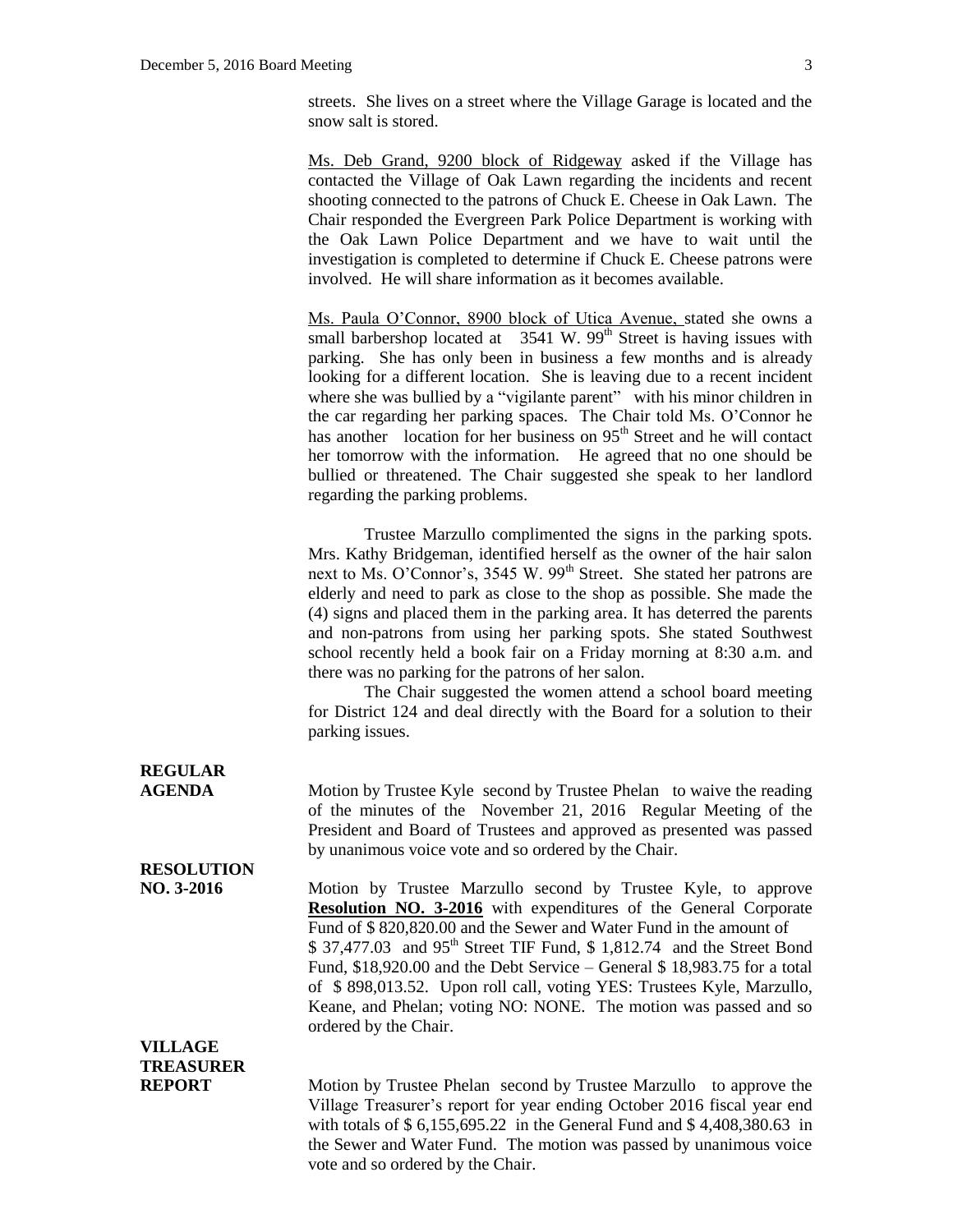#### **WATER COLLECTORS**

**REPORT** Motion by Trustee Marzullo second by Trustee Keane to approve the Water Collector's report for **November 2016** with totals of \$ 629,633.41. The motion was passed by unanimous voice vote and so ordered by the Chair.

#### **VILLAGE COLLECTORS**

**REPORT** Motion by Trustee Phelan second by Trustee Keane to accept for information and file the Village Collector's report for **November 2016** in the amount of \$ 1,468,796.64. The motion was passed by unanimous voice vote and so ordered by the Chair.

## **BUSINESS**

**LICENSE** Motion by Trustee Marzullo second by Trustee Kyle to approve the business regulation certificate for Stress **Relief Oasis, LLC** located at 3833 W.  $95<sup>th</sup>$  Street to operate an office for counseling /mental health services. Upon roll call voting YES: Trustees Marzullo, Keane, Phelan and Kyle; voting NO: None. The motion was passed and so ordered by the Chair.

#### **PORTER CULLENS EXTENDED HOURS**

Motion by Trustee Phelan supported by Trustee Keane to approve the request from Porter Cullen's to extend business hours on New Year's Eve to a 2:00 a.m. closing time. Trustee Kyle noted this is the second time they requested this and there has been no issues with the extension of hours. Upon roll call voting YES: Trustees Keane, Phelan, Kyle and Marzullo; voting NO: None. The motion was passed and so ordered by the Chair.

#### **RESOLUTION**

**NO. 9-2016** Motion by Trustee Phelan second by Trustee Kyle to approve the **RESOLUTION NO. 9-2016, A RESOLUTION OF THE VILLAGE OF EVERGREEN PARK, COOK COUNTY, ILLINOIS, HOLDING THE ILLINOIS DEPARTMENT OF TRANSPORTATION HARMLESS FOR WORK PERFOMRED UNDER AN IDOT PERMIT. The Chair explained** this authorizes the Village to do curb cuts and work on  $95<sup>th</sup>$  Street without the tedious paperwork required for IDOT approval. Upon roll call voting YES: Trustees Phelan, Kyle, Marzullo and Keane; voting NO: None. The motion was passed and so ordered by the Chair.

## **PD VACANCY**

**AND HIRE** Motion by Trustee Marzullo second by Trustee Kyle to approve Police Chief's Saunders request to declare one (1) vacancy due to retirement and hire one (1) individual from the May 2, 2016 Probationary Patrol Officer Eligibility List. Upon roll call voting YES: Trustees Kyle, Marzullo, Keane and Phelan; voting NO: None. The motion was passed and so ordered by the Chair.

## **PD VEHICLE**

**SALE (7)** Motion by Trustee Kyle second by Trustee Phelan to approve Police Chief's Saunders request to sell used Police Vehicles; (5) five 2013 Ford Taurus and (2) two Ford Explorers. These will be sold to one buyer a